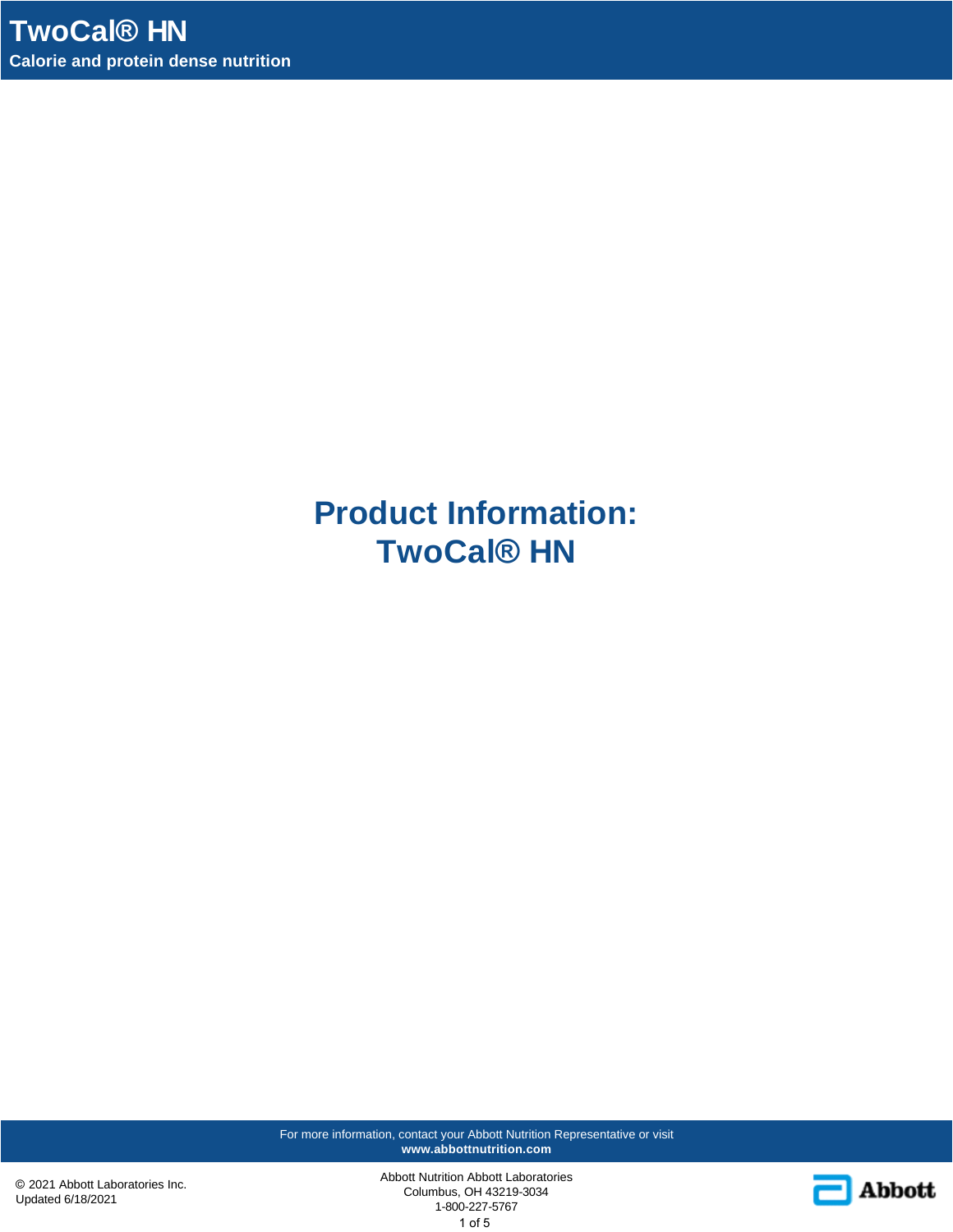# **TwoCal® HN Calorie and protein dense nutrition**

- l TWOCAL HN is calorie and protein dense nutrition to support patients with volume intolerance and/or fluid restriction.
- l Often provided in 2 fl oz amounts QID with Med Pass programs to assist with weight gain or maintenance.
- l For tube or oral feeding.
- l For supplemental or sole-source nutrition.
- l Use under medical supervision.
- 1 2 Cal/mL to help patients gain and maintain healthy weight.
- l Protein to help support lean body mass and wound healing.
- 1 1.2 g of NutraFlora® scFOS®<sup>\*</sup>/8 fl oz (5 g/L). scFOS® are prebiotics that stimulate the growth of beneficial bacteria in the colon.  $1,2,3$
- 1 1900 calories (948 mL) provides at least 100% of RDIs for 25 essential vitamins and minerals.
- l Kosher.
- l Halal.
- l Gluten-free.
- 1 Suitable for lactose intolerance.

### **Safety Precautions**

l Not for IV use.

l Not suitable for people with galactosemia.

*\* NutraFlora® and scFOS® are not registered trademarks of Abbott Laboratories.*

- *1 Bornet FR, et al. Nutr Rev. 2002;60(11):326-334.*
- *2 Tokunaga T, et al. Bifidus. 1993;6(2):143-150.*

*3 Bouhnik Y, et al. Nutr J. 2007;6:42-48.*

### **Ingredients**

### **Liquid Vanilla:**

Water, Corn Syrup Solids, Corn Maltodextrin, Canola Oil, Milk Protein Concentrate, Sodium Caseinate, Sugar, Corn Oil, Calcium Caseinate, Short-chain Fructooligosaccharides. Less than 0.5% of: Natural & Artificial Flavors, Potassium Citrate, Magnesium Sulfate, Soy Lecithin, Potassium Phosphate, Magnesium Chloride, Ascorbic Acid, Choline Chloride, Sodium Citrate, Potassium Hydroxide, Taurine, L-Carnitine, Ferrous Sulfate, dl-Alpha-Tocopheryl Acetate, Zinc Sulfate, Niacinamide, Calcium Pantothenate, Manganese Sulfate, Copper Sulfate, Thiamine Hydrochloride, Pyridoxine Hydrochloride, Riboflavin, Vitamin A Palmitate, Folic Acid, Potassium Iodide, Chromium Chloride, Sodium Selenate, Sodium Molybdate, Phylloquinone, Biotin, Vitamin D3, and Vitamin B12. **Allergens:** Contains milk and soy ingredients.

### **Availability**

| <b>List Number</b> | <b>Item</b>                                                           |
|--------------------|-----------------------------------------------------------------------|
| 64809              | TwoCal HN Vanilla / 8 fl oz (237 mL) Recloseable Carton / 24 ct       |
| 68048              | TwoCal HN / 33.8 fl oz (1 L) Ready-To-Hang Prefilled Container / 8 ct |

For more information, contact your Abbott Nutrition Representative or visit **www.abbottnutrition.com**

© 2021 Abbott Laboratories Inc. Updated 6/18/2021

Abbott Nutrition Abbott Laboratories Columbus, OH 43219-3034 1-800-227-5767 2 of 5



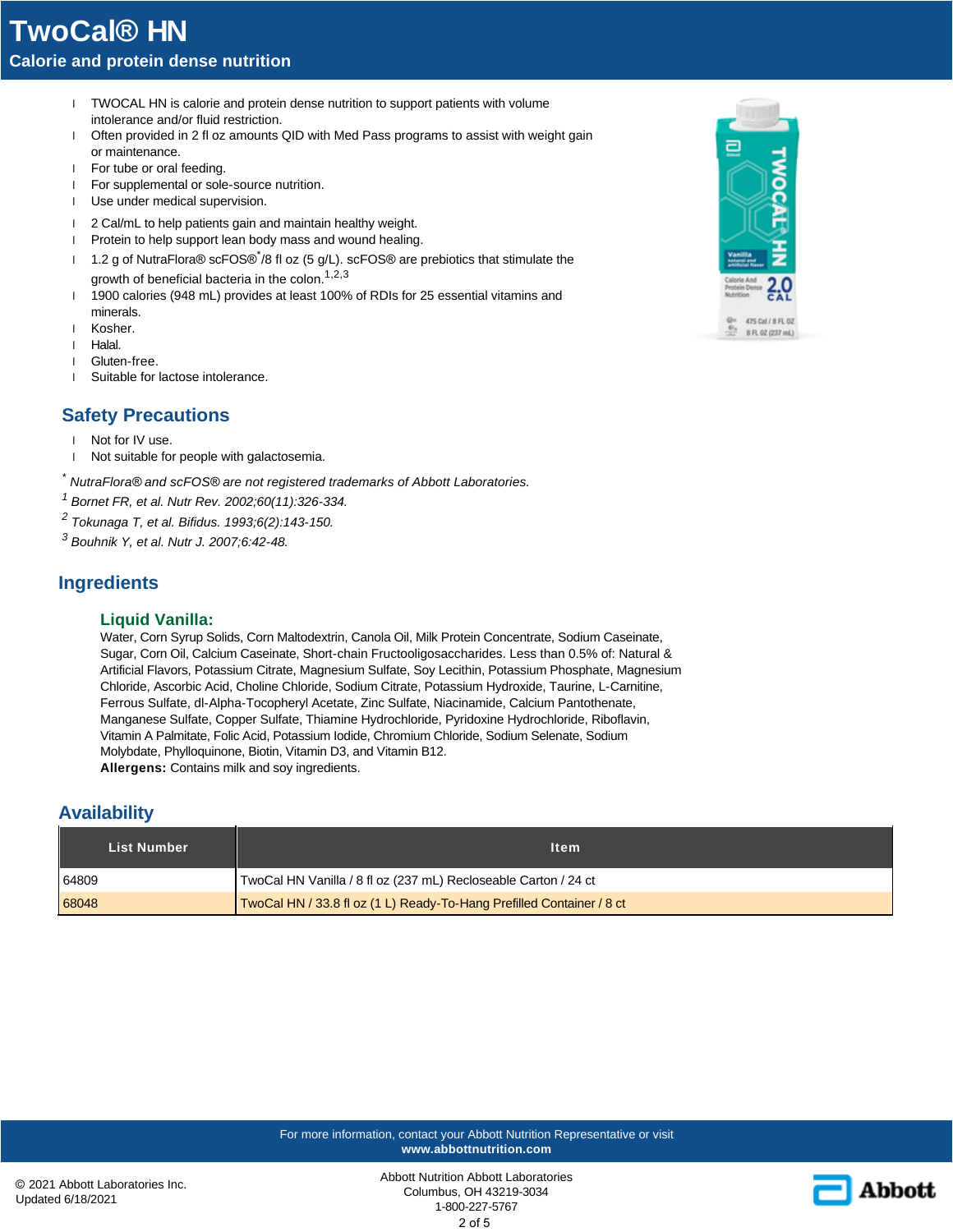**TwoCal® HN**

# **Calorie and protein dense nutrition**

## **Nutrition Information - Liquid Vanilla**

|                             | 8 fl oz (237 mL) |            |
|-----------------------------|------------------|------------|
|                             | Value            | %RDI / %DV |
| Protein, g                  | 19.9             |            |
| Fat, g                      | 21.5             |            |
| Carbohydrate, g             | 51.8             |            |
| Dietary Fiber, g            | $1.2^*$          |            |
| L-Carnitine, mg             | 50               |            |
| Taurine, mg                 | 50               |            |
| Total Sugars, g             | 11               |            |
| Added Sugars, g             | 10               |            |
| Water, g/mL                 | 166              |            |
| Calories                    | 475              |            |
| Vitamin A, mcg RAE          | 375              |            |
| Vitamin D, mcg              | 5.8              |            |
| Vitamin E, mg               | 8                |            |
| Vitamin K, mcg              | 40               |            |
| Vitamin C, mg               | 75               |            |
| Folate, mcg DFE             | 272              |            |
| Folic Acid, mcg             | 163              |            |
| Thiamin (Vitamin B1), mg    | 0.60             |            |
| Riboflavin (Vitamin B2), mg | 0.65             |            |
| Vitamin B6, mg              | 0.85             |            |
| Vitamin B12, mcg            | 2.4              |            |
| Niacin, mg NE               | $\bf{8}$         |            |
| Choline, mg                 | 200              |            |
| Biotin, mcg                 | 20               |            |
| Pantothenic Acid, mg        | 4                |            |
| Sodium, mg                  | 200              |            |
| Sodium, mEq                 | 8.7              |            |
| Potassium, mg               | 500              |            |
| Potassium, mEq              | 12.8             |            |
| Chloride, mg                | 230              |            |
| Chloride, mEq               | $6.5\,$          |            |
| Calcium, mg                 | 325              |            |
| Phosphorus, mg              | 313              |            |
| Magnesium, mg               | 98               |            |
| lodine, mcg                 | 50               |            |
| Manganese, mg               | $1.3$            |            |
| Copper, mg                  | 0.50             |            |
| Zinc, mg                    | 5.7              |            |
| Iron, mg                    | $\,6$            |            |

For more information, contact your Abbott Nutrition Representative or visit **www.abbottnutrition.com**

© 2021 Abbott Laboratories Inc. Updated 6/18/2021

Abbott Nutrition Abbott Laboratories Columbus, OH 43219-3034 1-800-227-5767 3 of 5

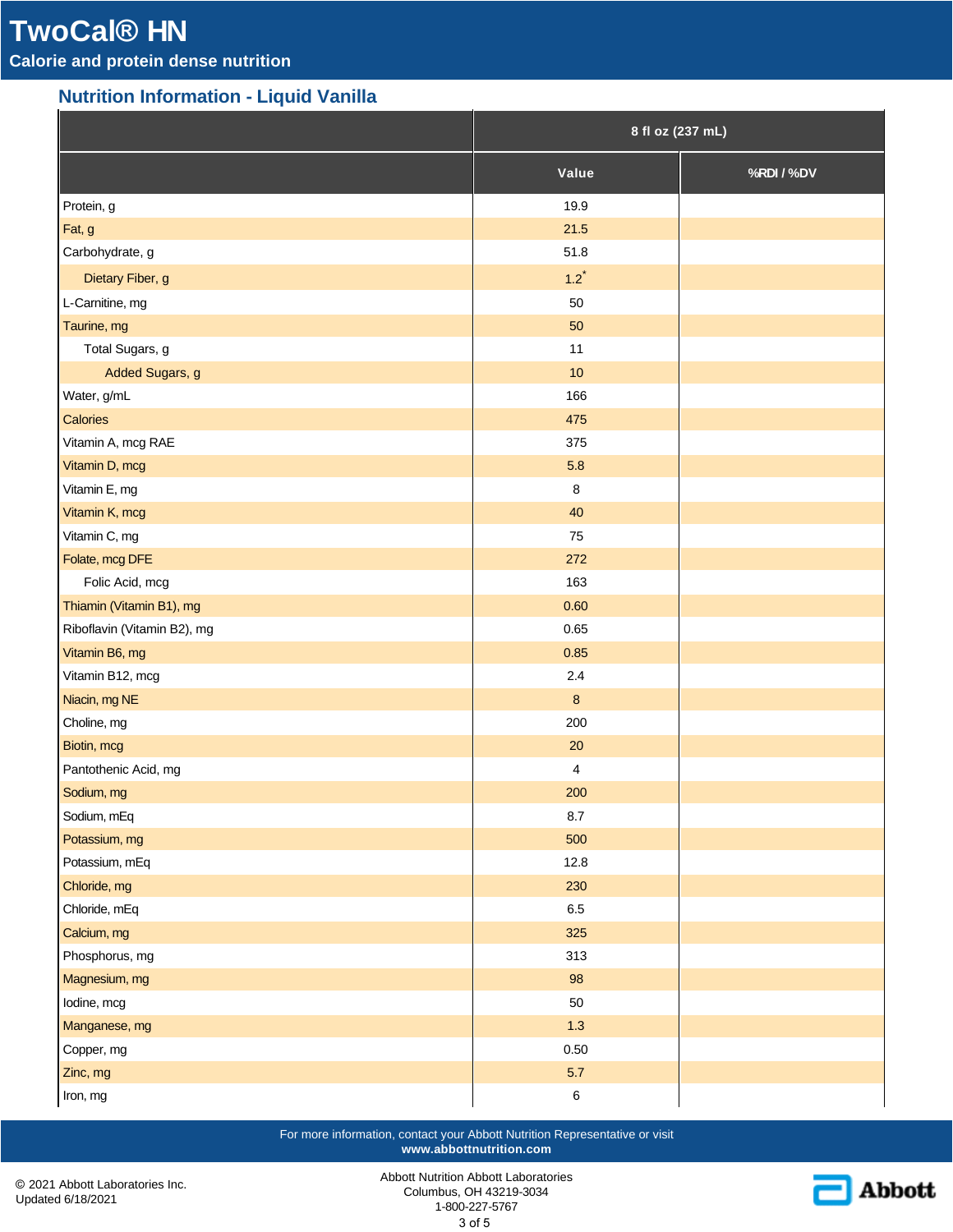# **TwoCal® HN**

# **Calorie and protein dense nutrition**

# **Nutrition Information - Liquid Vanilla**

|                 | 8 fl oz (237 mL) |            |
|-----------------|------------------|------------|
|                 | Value            | %RDI / %DV |
| Selenium, mcg   | 18               |            |
| Chromium, mcg   | 12               |            |
| Molybdenum, mcg | 15               |            |

### **Liquid Vanilla Footnotes & References**

*Per 8 fl oz (237 mL)*

\*1.2 g of dietary fiber supplied by short-chain fructooligosaccharides.

For more information, contact your Abbott Nutrition Representative or visit **www.abbottnutrition.com**

© 2021 Abbott Laboratories Inc. Updated 6/18/2021

Abbott Nutrition Abbott Laboratories Columbus, OH 43219-3034 1-800-227-5767 4 of 5